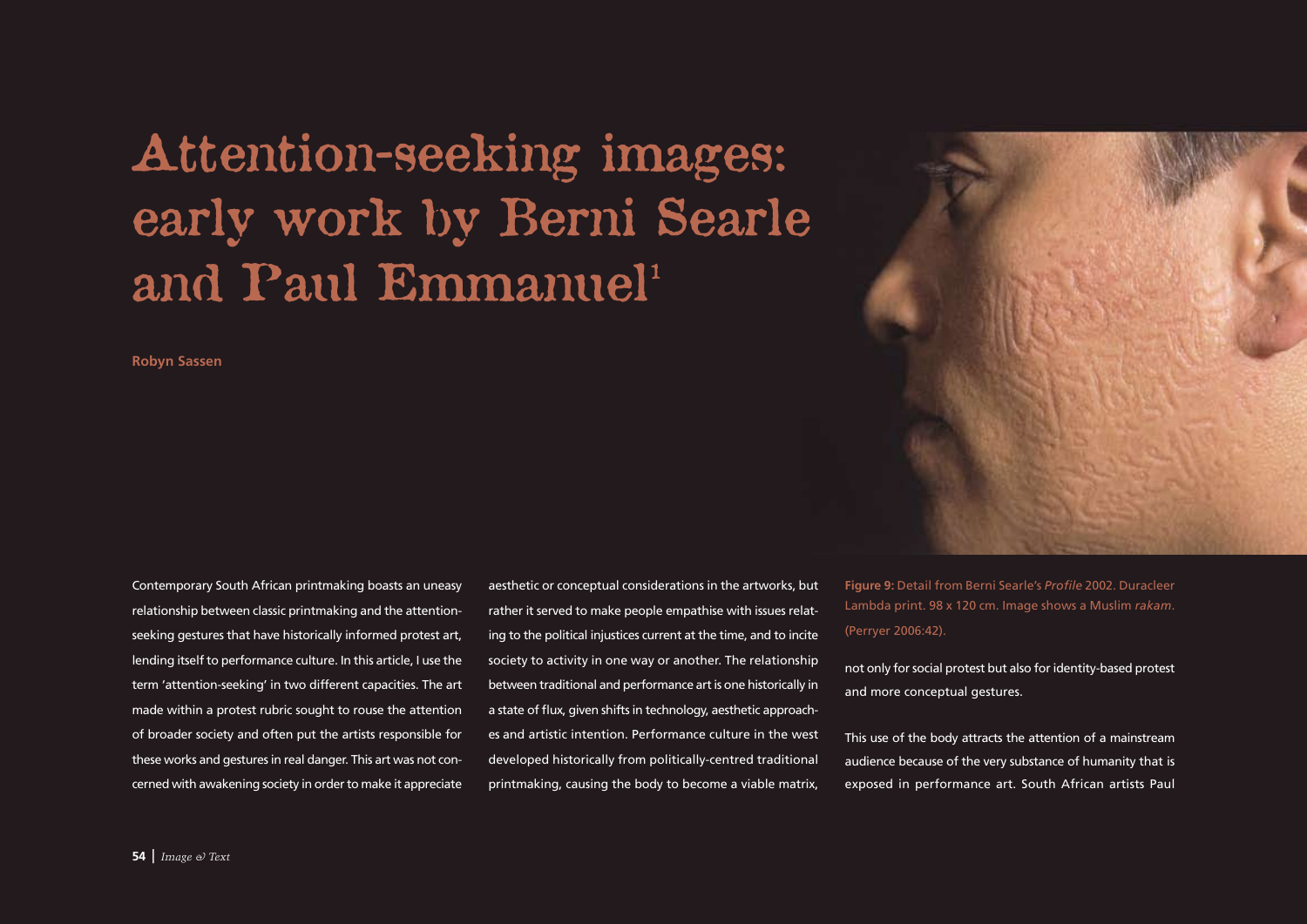

**Figure 2:** Installation shot of Paul Emmanuel's *The Lost Men (Grahamstown)* 2004. 1 000 x 2 035mm. Photograph by Andrew Meintjies. (*After-image: Paul Emmanuel* 2004:sp).

Emmanuel (b. 1969) and Berni Searle (b. 1964) are critically positioned after South Africa's transition into democracy; they both engage with the notion of performance art, exploiting a technique derived from printmaking in which to do so. In this article, I will consider one installation by each of these artists as a prism that reflects the relationship between the performance and printmaking cultures in post-apartheid South Africa. I argue that the artists use these works to examine their own identities, coloured and transformed as they have been by South Africa's contemporary socio-political realities, contradictions and histories. Both artists employ the technique of blind embossing onto the surface of fleshy parts of their own bodies. This technique is traditionally an un-inked approach to printmaking, where the deeply etched matrix is run through the press, thus leaving an indentation on paper, the same colour as the paper and visible by virtue of how it bruises the paper and casts shadows. In *Profile* (2002), Searle uses her face as a support to blind embossing, exploring the ambiguities, anomalies and diverse roots in her identity (Figure 1). In *The Lost Men (Grahamstown)*  (2004), Emmanuel examines the political implications of his gender through the names and thus the identities of young men killed in South African wars during the nineteenth century (Figure 2). He embosses hot lead text bearing the names of these fallen soldiers into vulnerable parts of his own body.

Contemporary South African art has historically been thwarted and shaped by political currents. This is nothing new in the discipline of art history around birth pangs of new political identities in the world. So, for instance, similar values were reflected in early twentieth century modernism by the Italian Futurists who developed their own attention-seeking gestures in an attempt to wake up society politically and to develop a visual arts language that would reflect their sense of contemporary reality. Confrontational artwork in South Africa began to develop through the struggle for democracy in the form of poster art. Thamsanqa kaMnyele (1948-1985) has, in retrospect, been considered to be the first performance artist working within this protest ethos.<sup>2</sup> Mnyele transitioned between the creative fields of theatre and print-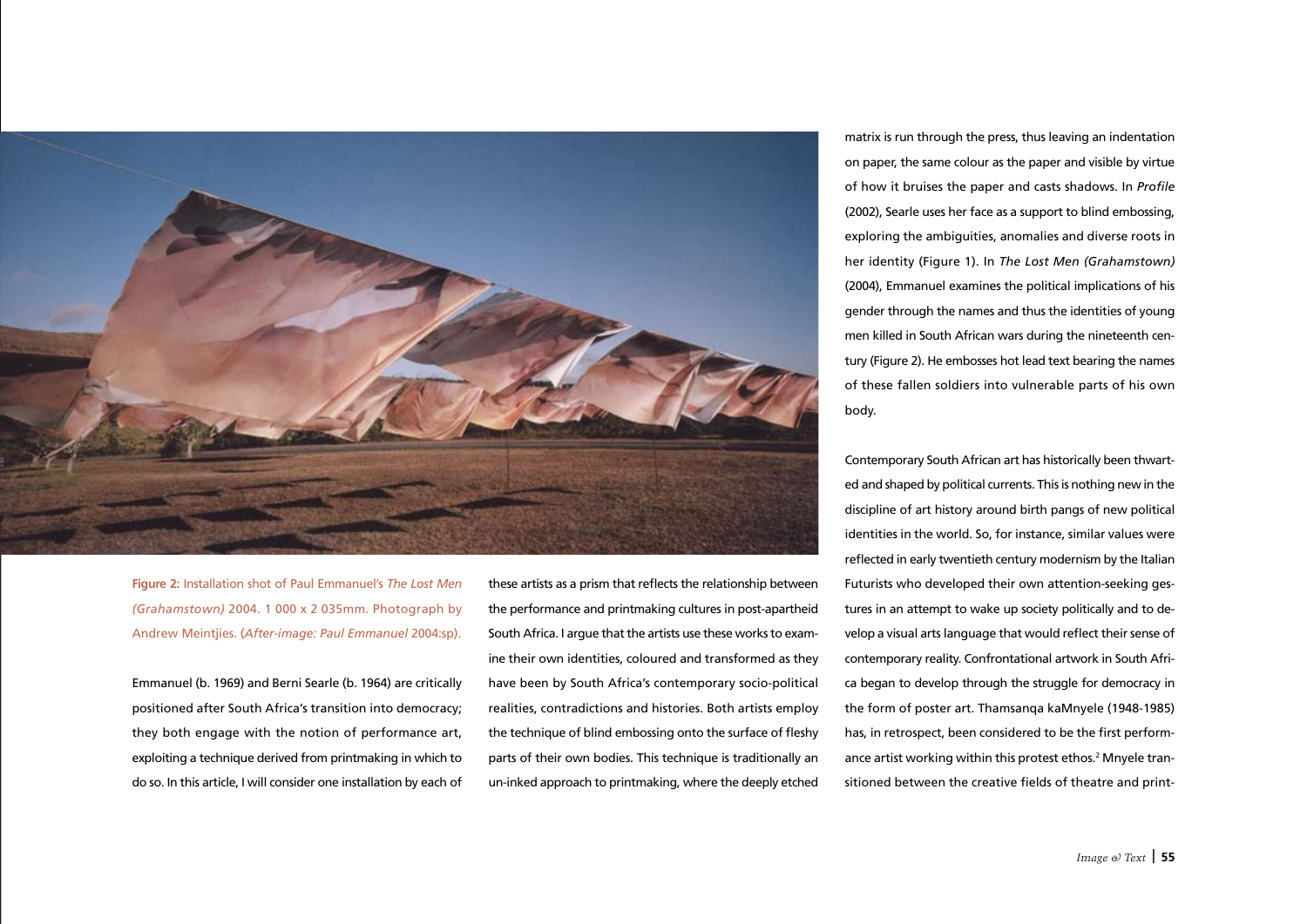

**Figure 1:** Installation shot of Berni Searle's *Profile*. Michael Stevenson Gallery, Cape Town, 2003. (Perryer 2006:41).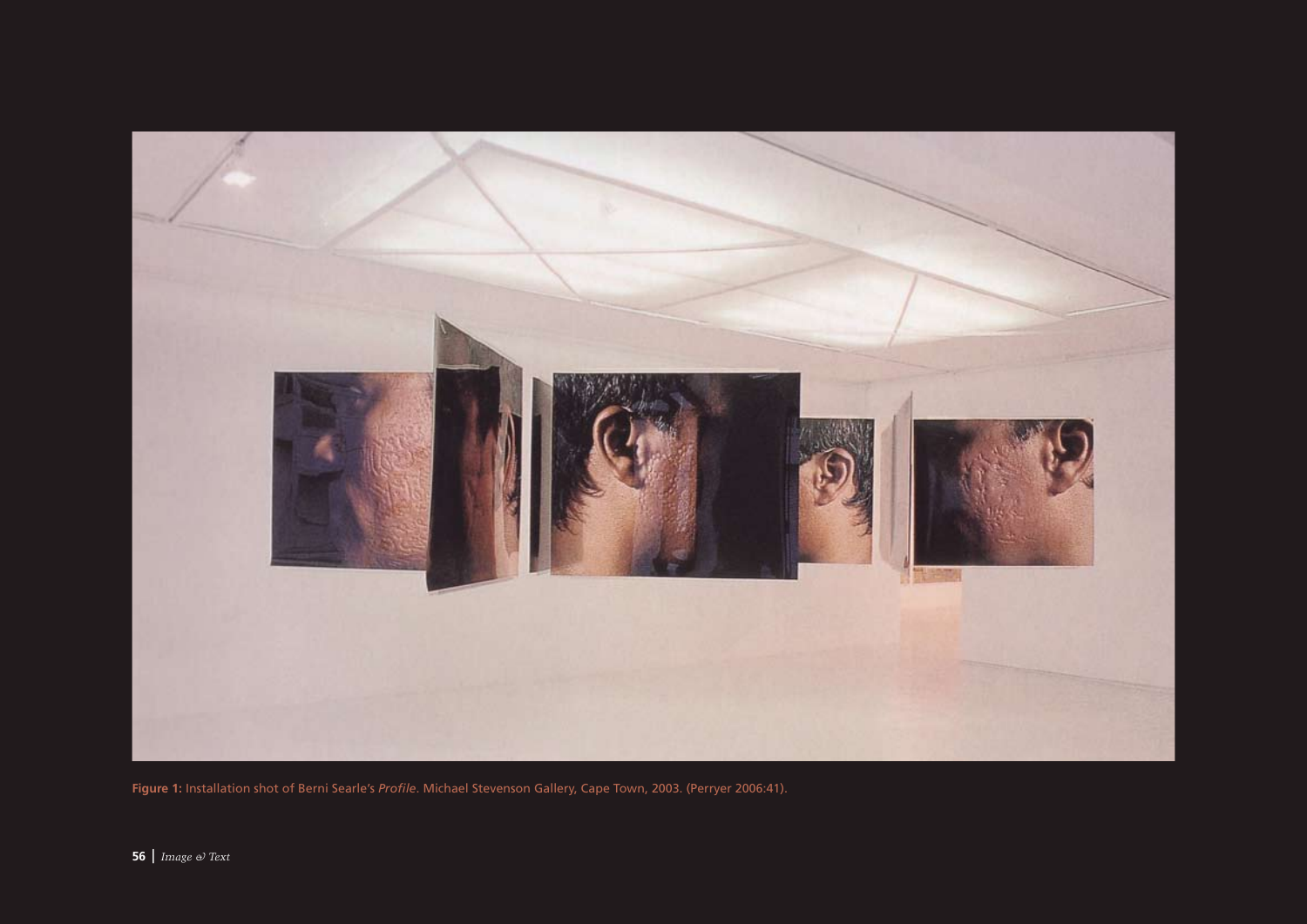

**Figure 3:** Detail from Berni Searle's *Profile* 2002. Duracleer Lambda print. 98 x 120 cm. Image shows a Christian crucifix. (Perryer 2006:45).

making in South Africa during the 1970s, before going into exile in Botswana in 1979. He continued to be a very powerful proactive voice in the poster movement and was shot dead by the South African Defence Force on 14 June 1985. Subsequently, artists like Steven Cohen (b. 1962) developed a visual performative language that aimed to cast an idiosyncratic and often intentionally offensive mirror to society, exposing its bigotry, bias and baseless hatred of outsiders.3

During the years of apartheid, between 1948 and 1994, South Africa was effectively put under financial but also cultural



**Figure 4:** Detail from Berni Searle's *Profile* 2002. Duracleer Lambda print. 98 x 120 cm. Image shows the British crown. (Perryer 2006:44).

embargo by the rest of the world.<sup>4</sup> The consequence of this was that South African cultural practitioners were not exposed to the protest and performance art that was happening in the west, which articulated values surrounding feminism, the Vietnam war and a coming of age of queer and post-colonial theories in literature and art. Art produced in South Africa under apartheid veered between parochially pretty and politically innocent landscapes, portraits and still lives; and politically outspoken posters and art gestures. Black artists in South Africa were barred from university education and developed in collaborative studio environments, several



**Figure 5:** Detail from Berni Searle's *Profile* 2002. Duracleer Lambda print. 98 x 120 cm. Image shows an apartheid era shield. (Perryer 2006:45).

of which operated around the law. Many artists, including people like Gerard Sekoto (1913-1993) and Durant Sihlali (1935-2004) began their artistic careers by working within the rubric of romanticising the brutality of apartheid-induced existences because they appreciated that these types of easily legible images were 'pretty' and would sell commercially.<sup>5</sup> As Colin Richards (1997:82) argues in his essay that deals with Sihlali's work, the early watercolours are 'deceptively easy and transparent. This is perhaps a special form of opacity'. Richards (1997:83) writes of the underlying astuteness of the picturesque element in Sihlali's watercolours; he rests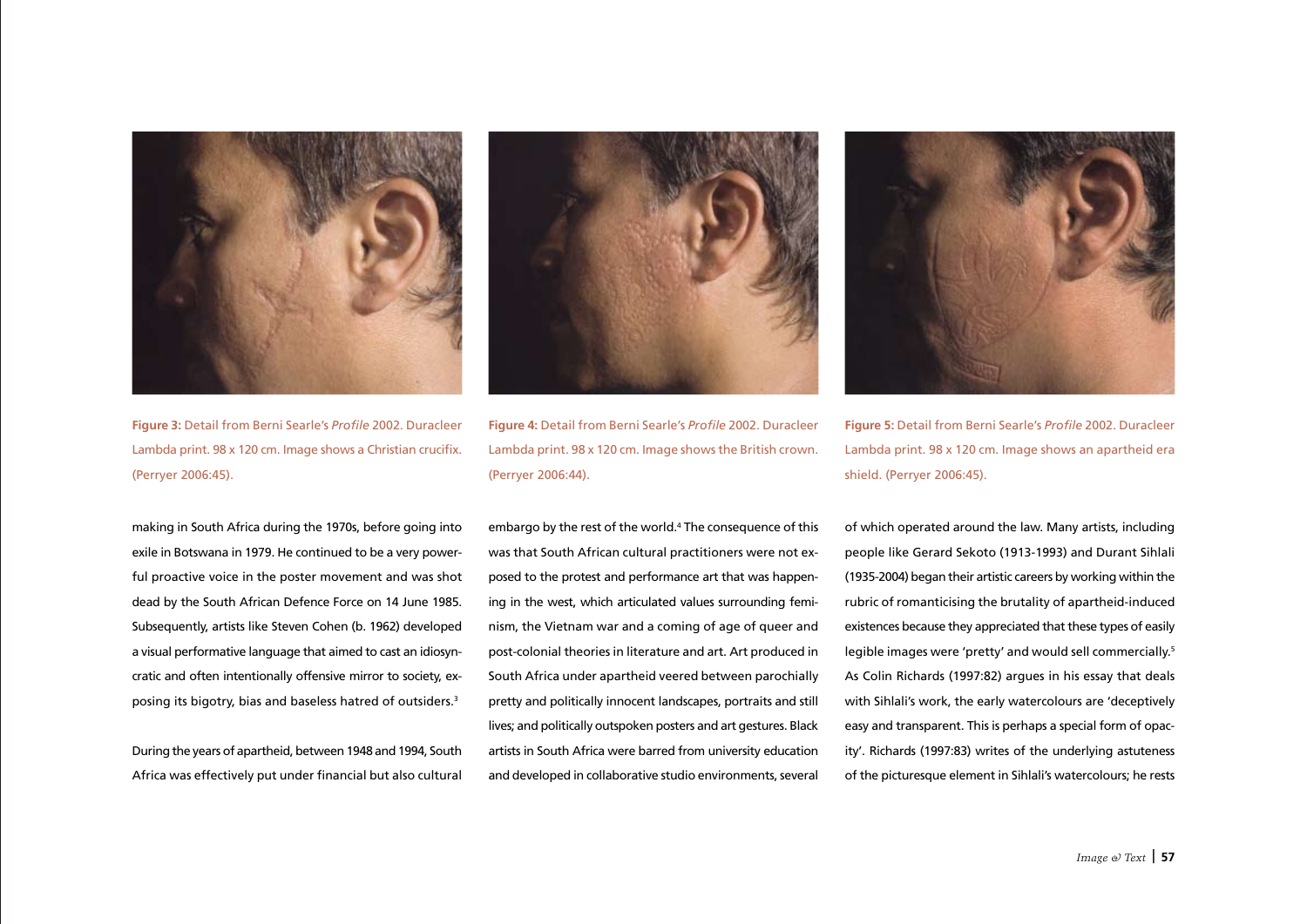

**Figure 6:** Detail from Berni Searle's *Profile* 2002. Duracleer Lambda print. 98 x 120 cm. Image shows cloves. (Perryer 2006:45).



**Figure 7:** Detail from Berni Searle's *Profile* 2002. Duracleer Lambda print. 98 x 120 cm. Image shows an African beaded 'love letter'. (Perryer 2006:44).



poster making was the primary visual outlet.7 Furthermore, artists developed what loosely became known as Resistance Art in South Africa, a diverse body of art that in many ways engaged with the status quo of the political climate, but stretched and challenged boundaries and expectations of art making.<sup>8</sup> In many respects, the work of Emmanuel and Searle fits into this rubric.

Both artists are critically positioned after South Africa's transition into democracy; as they emerged onto the cultural sphere as professional artists after the struggle period. Yet,



**Figure 8:** Detail from Berni Searle's *Profile* 2002. Duracleer Lambda print. 98 x 120 cm. Image shows a Dutch windmill. (Perryer 2006:44).

they both confront the notion of performance art, using their bodies as a matrix for blind embossing and to explore issues of their own identity — be it racial or gender-based. Neither artist can obviously be considered to be attentionseeking in the manner in which artists central to South Africa's struggle for democracy between the 1970s and 1990s were, but the direct use of the body offers a spin of values which force the art to become confrontational on several levels. With reference to the use of the living human body in art, Kathy O'Dell (1998:15) explains the "it's me" quality, a term developed by Roland Barthes with regard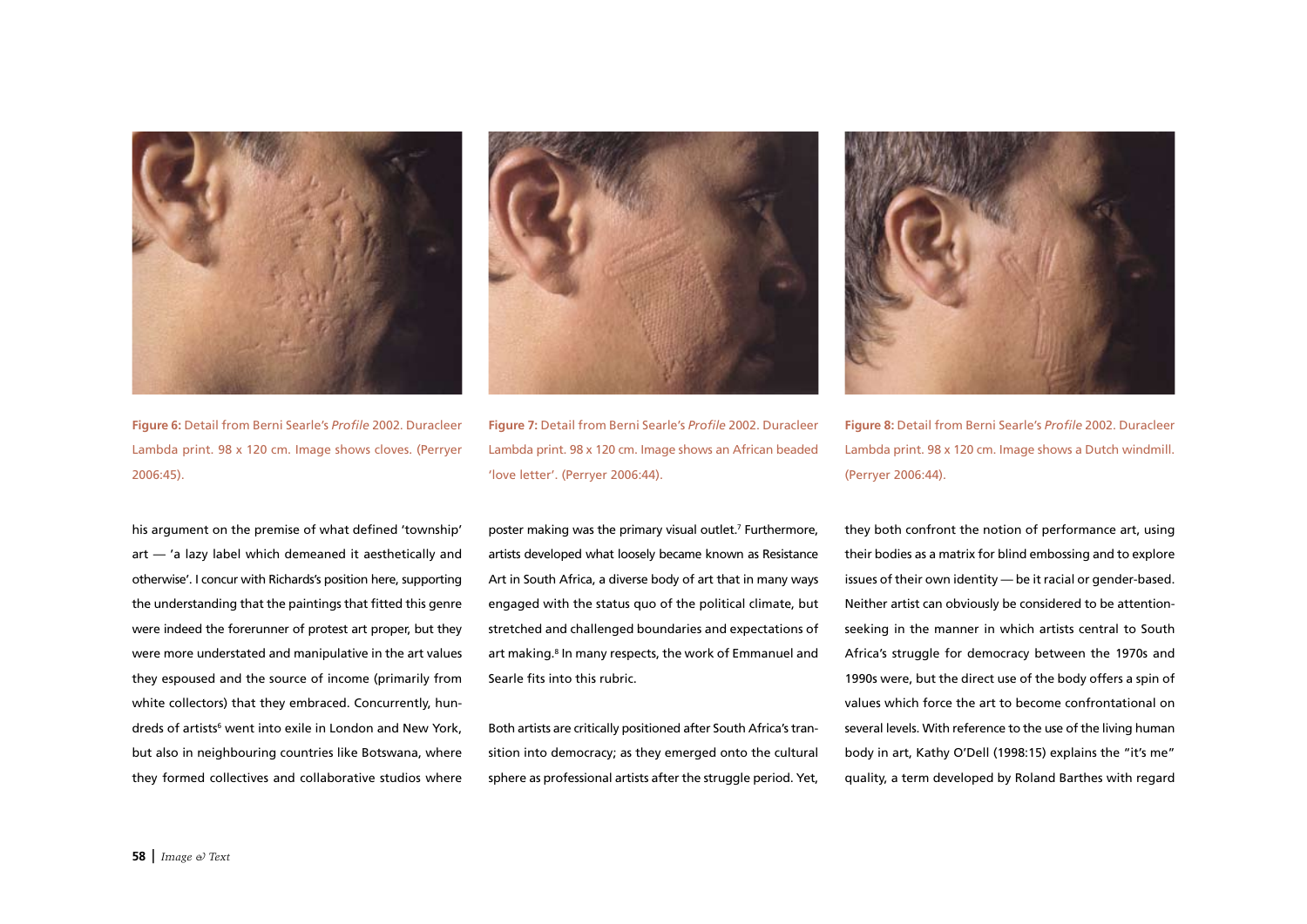to the readability of photographs and the domain of touch. '[I]n masochistic performances, not only because of the enormous attention the artist brings to the body but also because of the focus on the performer's skin ... [the viewer is provided with] ... a general point of identification'.

In the wake of South Africa's transition to democracy, it became important for artists to create their own new visual language. This language had to relate to how art in the rest of the world had developed while South Africa was, so to speak, in a state of politically induced hibernation. It also needed to reflect on how individuals in a newly democratic South Africa reflected themselves, ethically, morally and spiritually. The South African art context is further complicated by a long and rich history of sophisticated indigenous aesthetics, which was downplayed for political reasons. These aesthetics were part of a litany of traditional expression practiced by people of black and brown skin pigmentation throughout the turbulent history of the continent. The result of this in a racially determined context is that many of the gestures and objects made in the name of aesthetic or spiritual beliefs in Africa were discriminated against on the same type of level as the people who made them. Considering the history of bodily scarification, also known as cicratisation, that has been practiced historically throughout the African continent,<sup>9</sup> I argue that a relationship may be read between the history of scarification as an art-form in Africa and the



**Figure 10:** Detail from Paul Emmanuel's *The Lost Men (Grahamstown)* 2004. Pigment print on archival paper. 105 x 148 mm. Photographed by Andrew Meintjies. Image shows details of the back of the artist's head. (*After-image: Paul Emmanuel* 2004:sp).

gestures being made by Searle and Emmanuel. Rather than using their bodies in these works to literally perform a gesture, they emboss a visual symbol into their flesh. Many precolonial African cultures had a belief structure that embraced the notion of marking the body permanently in order to express certain important social values. According to Robert Brain (1979:70), cicratisation came into common usage all over the African continent as a corollary to tattooing because

'tattooing is not effective on dark pigmented skins'. The scars created in this technique represent a cutting of the skin and intentional raising of scars, which can range from 'rough, ugly keloids to complex and delicate patterns' (Brain 1979: 70). Brain (1979:70) goes on to comment that cicratisation is about 'social status and social structure, emphasizing the continuation and way of life of a particular ... group or class. It nearly always ... follows aesthetic as well as social canons'.

Brain has also established that many African groups of people used scarification after puberty. The technique is designed to enhance the individual's beauty. Considering the use of the adapted form of scarification that constitutes the work of both Searle and Emmanuel, one could read into them a coming of age, in the sense that both artists are engaging with identity-based constructs that resonate with power structures and inform who they are as individuals. This can be further supported by the fact that the works under discussion here represent starting points for both of these artists. In the wake of Profile, Searle garnered considerable local and international accolades and critical attention, and Emmanuel is currently engaged with several local and international projects that are a direct spin-off from *The Lost Men (Grahamstown)*.

Searle comes of mixed-race parentage, an element to her identity which forced her to be classified by the apartheid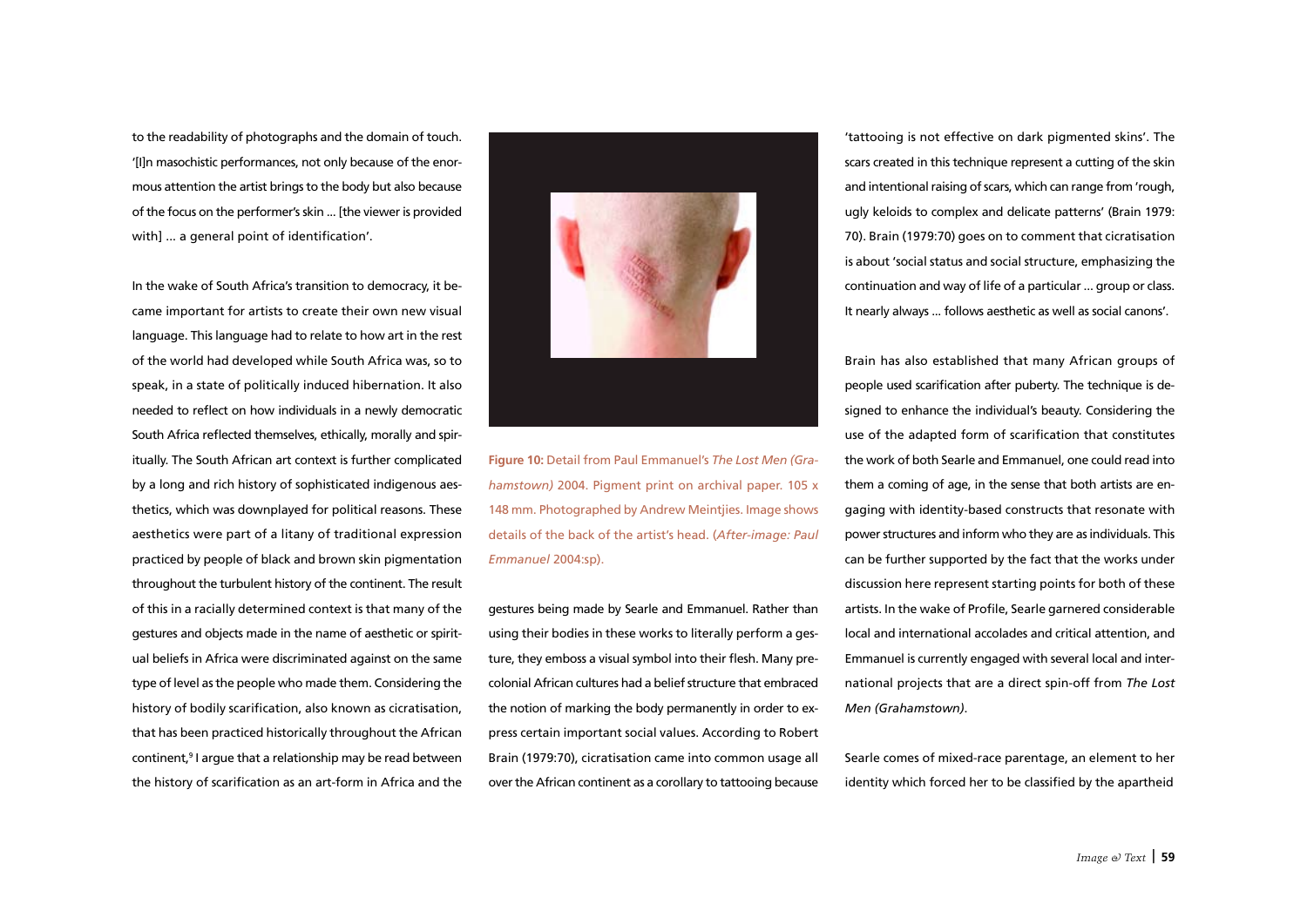

**Figures 11-12:** Details from Paul Emmanuel's *The Lost Men (Grahamstown)* 2004. Pigment print on archival paper. 105 x 148 mm. Photographed by Andrew Meintjies. Image shows details of the back of the artist's head and back. (*After-image: Paul Emmanuel* 2004:sp).

system as 'coloured'. Annie Coombes (2003:14) describes Searle's family history as spanning 'a network of colonial encounters and migrant desires from Mauritius to Saudi Arabia to Germany, England and South Africa'. She quotes Searle: 'Tracing this heritage is an ongoing process, often hampered by a reluctance of relatives to talk about where they come from, especially those who were re-classified white. Often amongst "coloured" people, tracing this heritage is avoided because of the negative stereotypes surrounding

indigenous people and slaves that were brought to the Cape' (Coombes 2003:24).10 The so-called coloured community comprises people whose skin pigment was neither dark enough for them to be considered black, nor light enough for them to be considered white, but as a people, they were discriminated against by both black and white communities.

In *Profile* (2002), Searle uses her own face as a printmaking support, exploring the ambiguities, anomalies and diverse roots in her own identity (Figures 3-9). The large-scale digital lambda prints of several facial profiles of herself, bear the impress of emotionally and historically-loaded objects in her cheeks. These include a Christian cross, a rakam (a Muslim prayer),11 a British imperial crown, an apartheid-era shield, a panel of African beadwork, and a Dutch windmill and cloves, which refers to the spice trade that led the Dutch to colonise Africa and which brought Searle's ancestors to be in Africa in a state of indentured servitude. The works were installed suspended from the gallery ceiling, forcing confrontation between the viewer and larger than life sized images of the intentionally misshapen face of the artist.

Similarly, in *The Lost Men (Grahamstown)* (2004), Emmanuel explores the connotations of his male gender by extrapolating the identities of young men killed in wars (Figures 10-15). This work is an installation of 21 sheets of silk, 1 x 2m in size, digitally printed with photographic images of parts of the artist's naked and shaved body that have been embossed with an old serif font lead typeface, bearing the names of actual British, Boer and Xhosa men killed in the Frontier Wars in the Eastern Cape of South Africa between 1820 and 1850. The sheets were hung on washing lines within the indigenous landscape. The installation's appearance was determined by the unpredictable movement of the sheets in the wind. 'The Xhosa names were never recorded except in stories told by the white soldiers', Emmanuel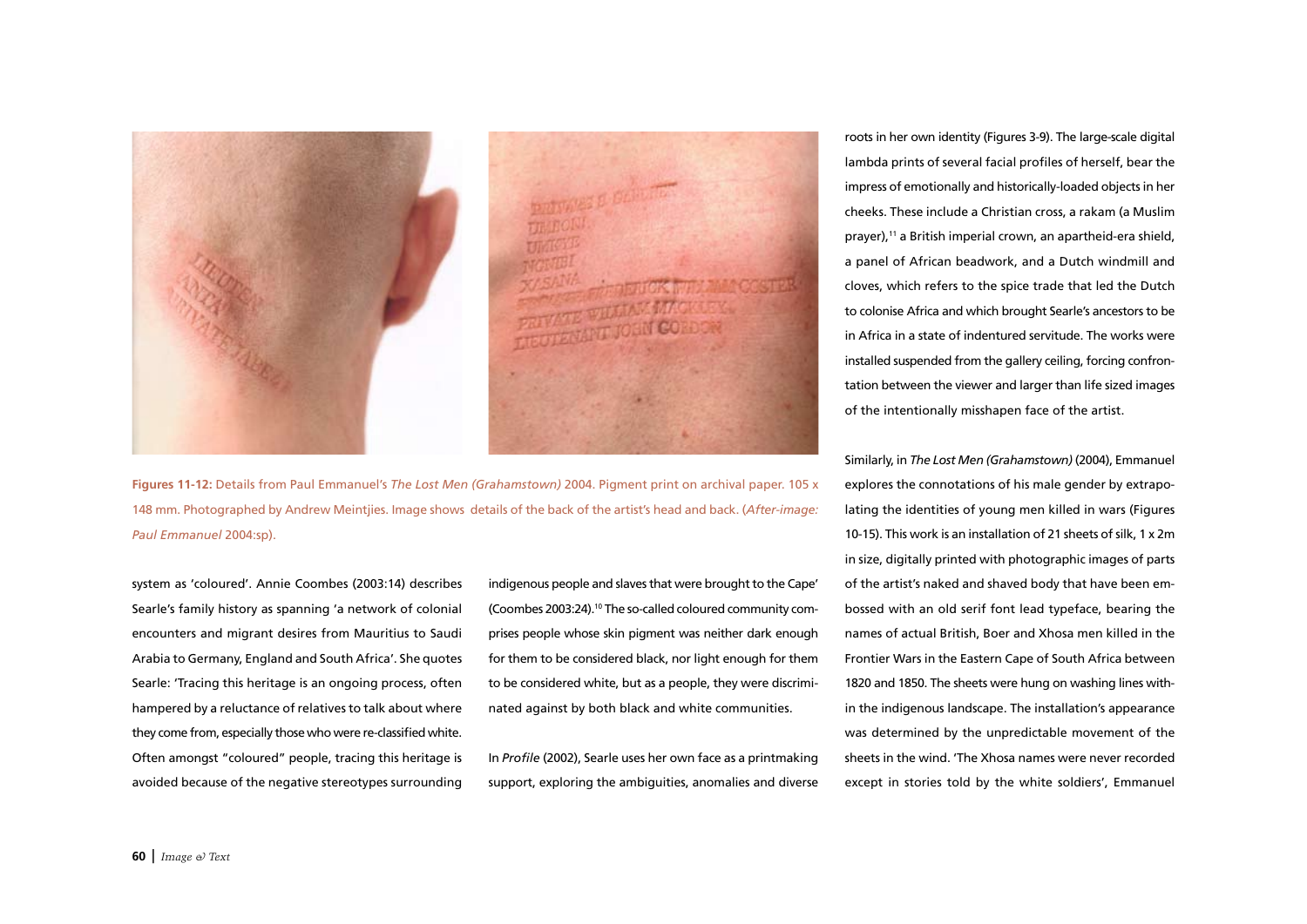explained in an interview with Diane Tipping Woods (2004) for the Grahamstown Festival-based newspaper *Cue*: 'They aren't even full names'. The body parts onto which the texts have been embossed are male and white, but without other recognisable identity.

Emmanuel missed the forced conscription imposed on white young men of a specific generation throughout South Africa during the years of apartheid because he was not born in South Africa.12 The reality of forced conscription for white males during the central years of apartheid determined the life choices of hundreds of young men.

Trained and employed as a printmaker, Emmanuel's articulation as an artist has been shaped by the disciplines that inform classical printmaking. He first earned critical repute for his intensely detailed mezzotints. In *The Lost Men*, Emmanuel contextualises himself: '... making and working with material objects [is] ... a way of "cheating death"' (Sassen 2006:9). He explains part of his motivation in creating this work as resting on impermanence. Using the body as a matrix to create these embossings becomes particularly poignant. Unlike a plate that has been permanently etched or cut into, the flesh will heal itself from a bit of hot lead pushed into its surface.

Both these works offer an astute engagement with the body as medium and support, but also with the history of



**Figure 13:** Detail from Paul Emmanuel's *The Lost Men (Grahamstown)* 2004. Pigment print on archival paper. 105 x 148 mm. Photographed by Andrew Meintjies. Image shows a detail of the artist's feet. (*After-image: Paul Emmanuel* 2004:sp).

marking the body to denote ownership by others. While Searle obliquely touches on the notion of indentured slavery, indicated by the complicated politics surrounding the reception of her coloured body, Emmanuel alludes to the idea that his maleness could have led him to be a casualty, fighting a war in which he may have had no vested interests or even opinions.

Essentially, both artists elect to represent the manner in which they have used their bodies as printmaking matrices in another means of printmaking-the photograph. Rather than inking up and printing this matrix, they give it life and sociopolitical resonance by photographing it. And yet, Ariella Azoulay (2001:17), who considers the role of photography in a world coloured by the prevalence of death in the media, groups casting and stamping together with photography as a form of reproduction of images. She paraphrases Martin

**Figure 14:** Detail from Paul Emmanuel's *The Lost Men (Grahamstown)* 2004. Pigment print on archival paper. 105 x 148 mm. Photographed by Andrew Meintjies. Image shows a detail of the artist's abdomen. (*After-image: Paul Emmanuel* 2004:sp).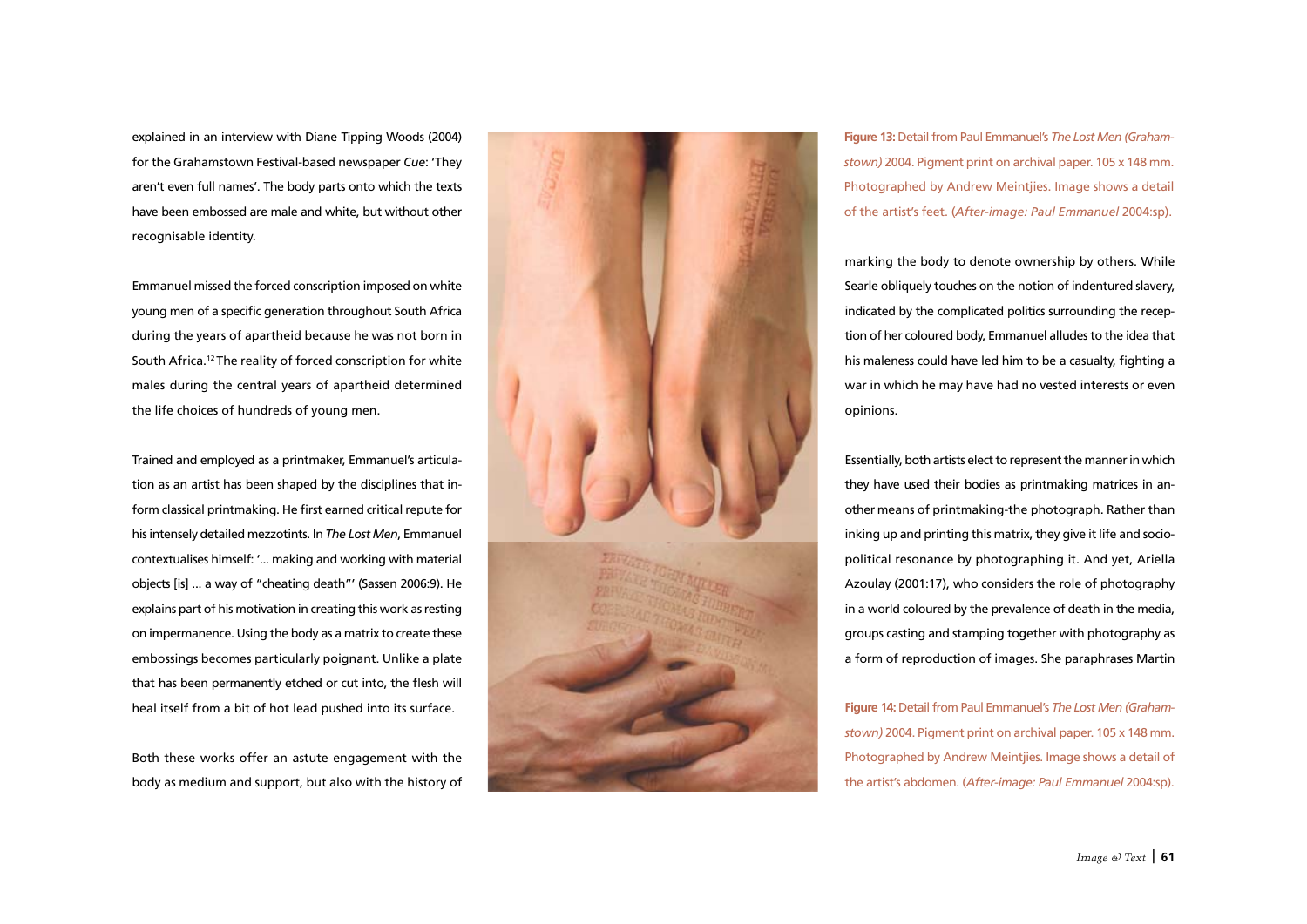

**Figure 15:** Installation shot of Paul Emmanuel's *The Lost Men (Grahamstown)* 2004. (*After-image: Paul Emmanuel* 2004:sp).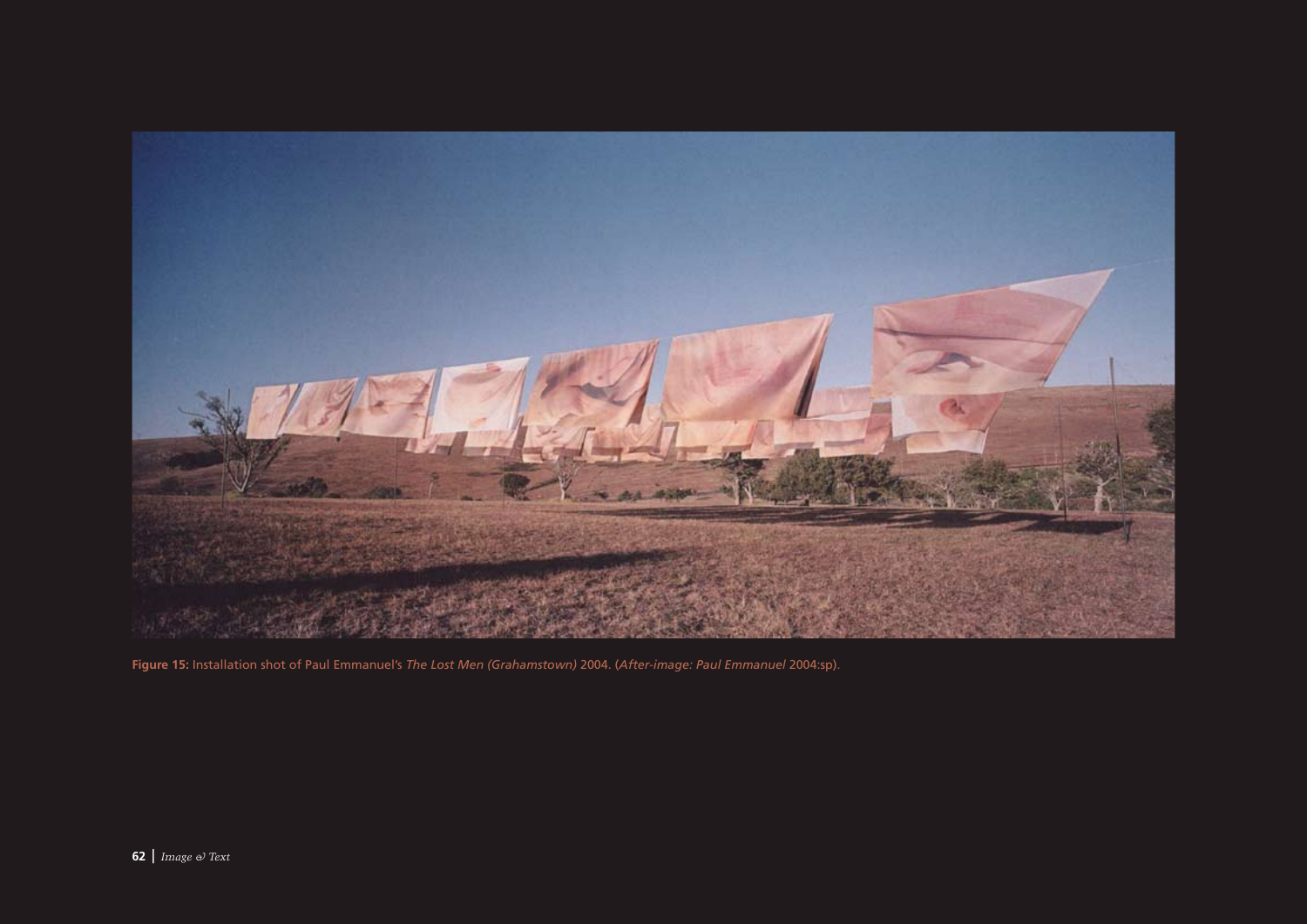Heidegger: 'we are living in an era of the conquest of the world as a picture'. In many ways, both Emmanuel's and Searle's work resonates with the clinical genre of photography that documents medical anomalies for research purposes. This type of imaging relates them to the traditions of colonialism that stereotyped specific groups of people for the purposes of scientific study, which was often very destructive in its implications and isolation of 'human types'. Both Searle and Emmanuel engage with this colonial-evocative stereotyping on several distinct levels. Their use of different means of reproducing image (or texture) and performed gesture within the same work, directs their accent on their own identities, thus effecting a blurring of distinction between the print and the performed gesture.

Searle and Emmanuel engage with drawing the viewer's attention to their artwork through the direct use of their own bodies. While the works central to this article are both relatively early works of these two artists, it has aimed to comment on the relationship between the art gestures and the traditions of printmaking. The article has further positioned both Searle and Emmanuel within an understanding of more African-specific visual culture. It argued that the use of creating patterned lumps and indentations in the surface of the skin relates poetically to the pre-colonial practices of cicratisation on the continent. The works are, however, never directly about any level of nostalgia or engagement with

pre-colonial values, neither are they about colonial values, which they evoke through their use of the photographic medium. Rather, these works seek audience attention by developing a visual language unique to each artist, but sophisticated and evolved in terms of what they are engaging with as individuals with identity-based concerns and sensitivities.

## Notes

- 1 A version of this paper was delivered at Impact V, the international printmaking conference, in Tallinn, Estonia, in October 2007.
- 2 Cf. Judy Seidman (2006).
- 3 Cohen's working ethos represents an extreme in terms of artworks seeking attention and is beyond the ambit of this article.
- 4 The South African United Front (UF) was formed in May 1960 in the aftermath of the Sharpeville and Langa massacres that had occurred a few months earlier. One of its aims, according to Sifiso Mxolisi Ndlovu, was to isolate South Africa politically, economically and culturally from the international community. It was able to secure support by the United Nations for economic sanctions against South Africa. Ndlovu quotes a memorandum prepared by the UF for the United Nations, entitled 'Boycott and Economic Sanctions':

 The situation in South Africa has ceased to be one that can be settled by persuasion, a change of heart, or even a condemnation of apartheid in the strongest possible terms. It should be seen for what it is: a serious threat to peace and security, calling for forceful and resolute measures, a matter of urgency ... The economic isolation of South Africa, through the boycott of South African goods and the enforcement of economic sanctions by the United Nations, is essential to a peaceful solution of the growing crisis in South Africa (South Africa United Front Memo, ANC London Papers, MCH02- 1, Box 1, Mayibuye Archives, University of the Western Cape) (Ndlovu 2004:429).

- 5 In his essay on Sihlali's development, Richards goes into detail regarding the iconography in the work, from Sihlali's naturalistic watercolour images, produced up until 1980, to the considerably more abstract compositions engaging with graffiti, in oils and coloured paper pulp that reflected more directly on violence (cf Richards 1997).
- 6 I refer to Gwen Ansell (2005:221-248) in this regard and refer not only to visual artists but performance artists, writers and musicians as well:
	- The earliest South African jazz exile was probably painter Gerard Sekoto, who left South Africa in 1947 ... But the first big exodus took place in 1961, with the departure of the cast of *King Kong*  for London ... In 1961... the Africa Centre was set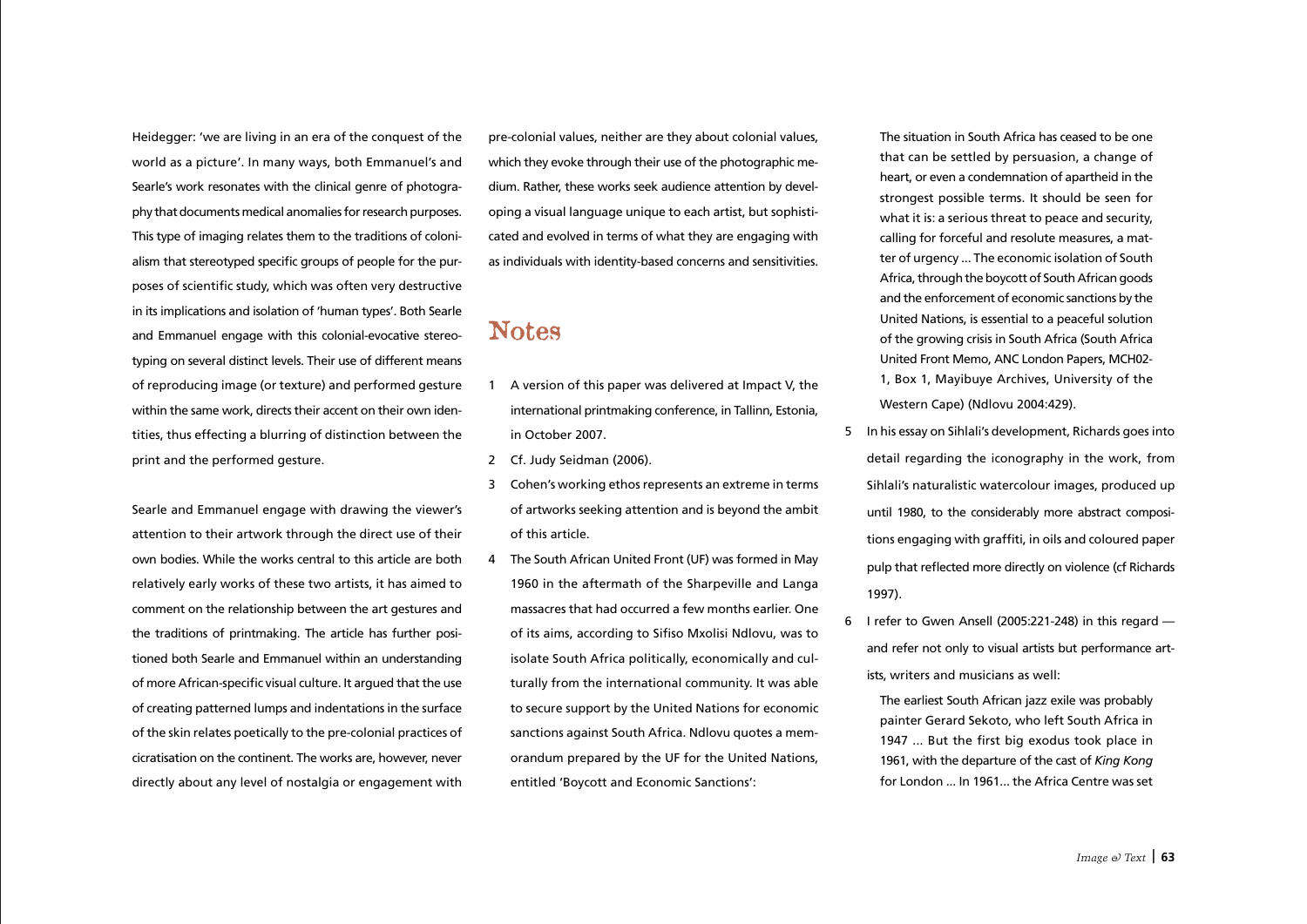up in Covent Garden to provide a meeting place and support centre for African students in London ... the post-'76 exodus of young people had included many talented writers and performers.

Exile to Botswana was equally widespread (Ansell 2005:

## 248):

 Botswana had long been home to a large community of South African exiles. Medu was founded in Gaborone in 1978 with the aim of providing an organisation for refugee writers, artists and performers, and a point of contact for those still living just across the border in South Africa ... Medu ran art classes in schools and prisons, staged plays, concerts and exhibitions, held discussions, and published a regular newsletter containing graphics, poems, stories, reviews and debates. ... Medu was the organising force behind the 1982 Culture and Resistance Festival.

Seidman (2007:70) corroborates: 'Over the eight years of its existence, Medu varied from 15 to as many as 50 members. Most were South African exiles'.

7 It has been argued by several sources that the political posters produced and circulated in South Africa during the final twenty years of the struggle for democracy form a legitimate movement in South African art. The art status of these posters is debatable, but retrospectively the body of images retrieved and kept by the Posterbook Collective and other organisations, offers a cogent understanding of attention-seeking and attention-

gaining images and gestures in terms of political awareness, as well as a marked and meaningful tendency on the part of the poster-artists to generate a genre of visual images that was relevant to the broader community. 8 I use this term, reflecting both on the focus of Sue Williamson's publications with the same name, *Resistance art in South Africa* (St Martin's Press, 1990) and *Art in South Africa: the future present* (David Philip, 1996) as well as the shift in focus prescribed in a groundbreaking comment by the then struggle activist Albie Sachs, in 1989. Amongst other things, in this paper Sachs commented that the phrase 'culture is a weapon of the struggle' should be banned for a period of five years. He argued that a blanket statement describing the political value of South African art was garnering solidarity support rather than critical attention (Sachs 1990:10).

- 9 Arnold Rubin (1988:14) comments that permanent forms of bodily alteration practised by peoples of Africa, Asia and the Americas came to the awareness of Europeans from the late fifteenth century onwards. He continues, 'it is possible that North African or other Islamic and Western African traditions were known earlier. This is also to leave aside little-known European body-art traditions during antiquity, and survivals of them into the Middle Ages'.
- 10 Berni Searle, quoted in her proposal document for the installation *Traces*, in the exhibition 'Towards-Transit:

New Visual Languages in South Africa," De Blaue Saal, Zurich, 1999.

- 11 A *rak'ah* (pl. rak'at) is the description of movements and words followed by Muslims during worship. The Arabic prayer embossed on the surface of Searle's face is a description of these *rak'at*.
- 12 He was born in Kabwa, Zambia.

## References

Adendorff, A. 2005. Nomadic figurations of identity in the work of Berni Searle. Master's dissertation. University of Pretoria, Pretoria.

*After-image: Paul Emmanuel*. 2004. Exhibition catalogue. Stellenbosch: University of Stellenbosch Art Gallery.

Ansell, G. 2005. *Soweto blues: jazz, popular music and politics in South Africa*. New York/London: Continuum.

Azoulay, A. 2001. *Death's showcase: the power of image in contemporary democracy.* Cambridge, Massachusetts: MIT Press.

Berndt, J. 2007. *From weapon to ornament: the CAP Media Project Posters (1982 to 1994)*. California: Arts and Media Access Center.